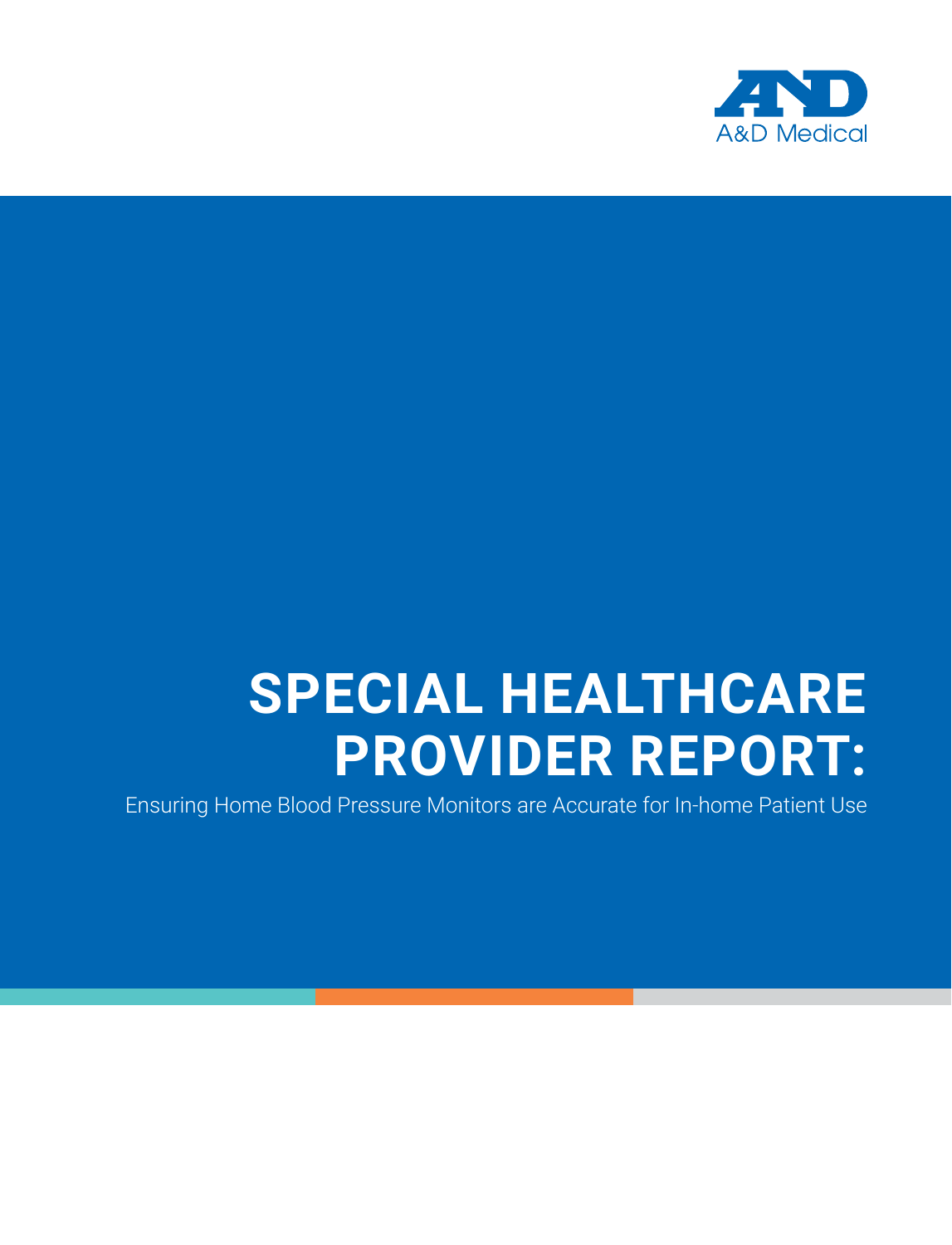# **SPECIAL HEALTHCARE PROVIDER REPORT:**

Ensuring Home Blood Pressure Monitors are Accurate for In-home Patient Use

# Executive Summary

Accuracy in blood pressure monitors for mass market consumption has never been more critical: as mass shortages of healthcare practitioners collide with an evergrowing population of patients, chronic disease rates rise and consumers demand to utilize technology to manage healthcare on their own, the home blood pressure monitor has become a critical tool of long-term health management.

But as healthcare providers look to recommend blood pressure devices for home use, two main factors remain omnipresent in ensuring long-term accuracy of results: 1) the use of legitimately clinically validated products, and 2) educating patients on the correct way to take blood pressure readings.

# Modern Protocols

Independent device accuracy assessment within a clinical setting is recommended before introduction and routine clinical use. Various protocols have been published to assess automated devices against a mercury sphygmomanometer during clinical use and these are referred to as clinical validation protocols.

The International Protocol of the European Society of Hypertension and the protocol of the British Hypertension Society are widely accepted, and most commonly used in publications, although similar protocols exist in Germany and the U.S. In addition, European Committee for Standardization (CEN) standards including clinical validation protocols are available for manufacturers to use.

A recent protocol to evaluate the accuracy of a blood pressure device against the gold standard of a trained healthcare practitioner is ISO 81060-2. This is the protocol currently endorsed by the Food and Drug Administration (FDA) and gaining wide spread acceptance.





# Clinical Validation: The Gold Standard?

For healthcare practitioners who want to advise patients on the right home blood pressure monitor to use – as well as utilize the data they provide for long-term management – suggesting the patient look for a product that has been "clinically validated" has always seemed to be obvious advice.

Why clinical validation? The accuracy of a blood pressure device or monitor is determined by comparing its measurement relative to the measurement of an observer using a mercury sphygmomanometer and stethoscope on a patient. Under this scenario, the trained healthcare practitioner uses the above tools in a controlled environment, with a prepared patient, and compares that reading to the blood pressure device in question. This careful comparative measurement is considered to be the gold standard for clinical validation.

But unfortunately, the phrase "clinically validated" has become as ubiquitous as other marketing claims because the process of clinical validation is not always followed to its fullest measure – or for each applicable product line. Patients need to understand the process of clinical validation in order to assess manufacturer claims.

To that end, clinical validation is comprised of a three major components:

- 1. Utilization of modern protocols;
- 2. Independent verification of accuracy; and
- 3. Publication in a peer-reviewed journal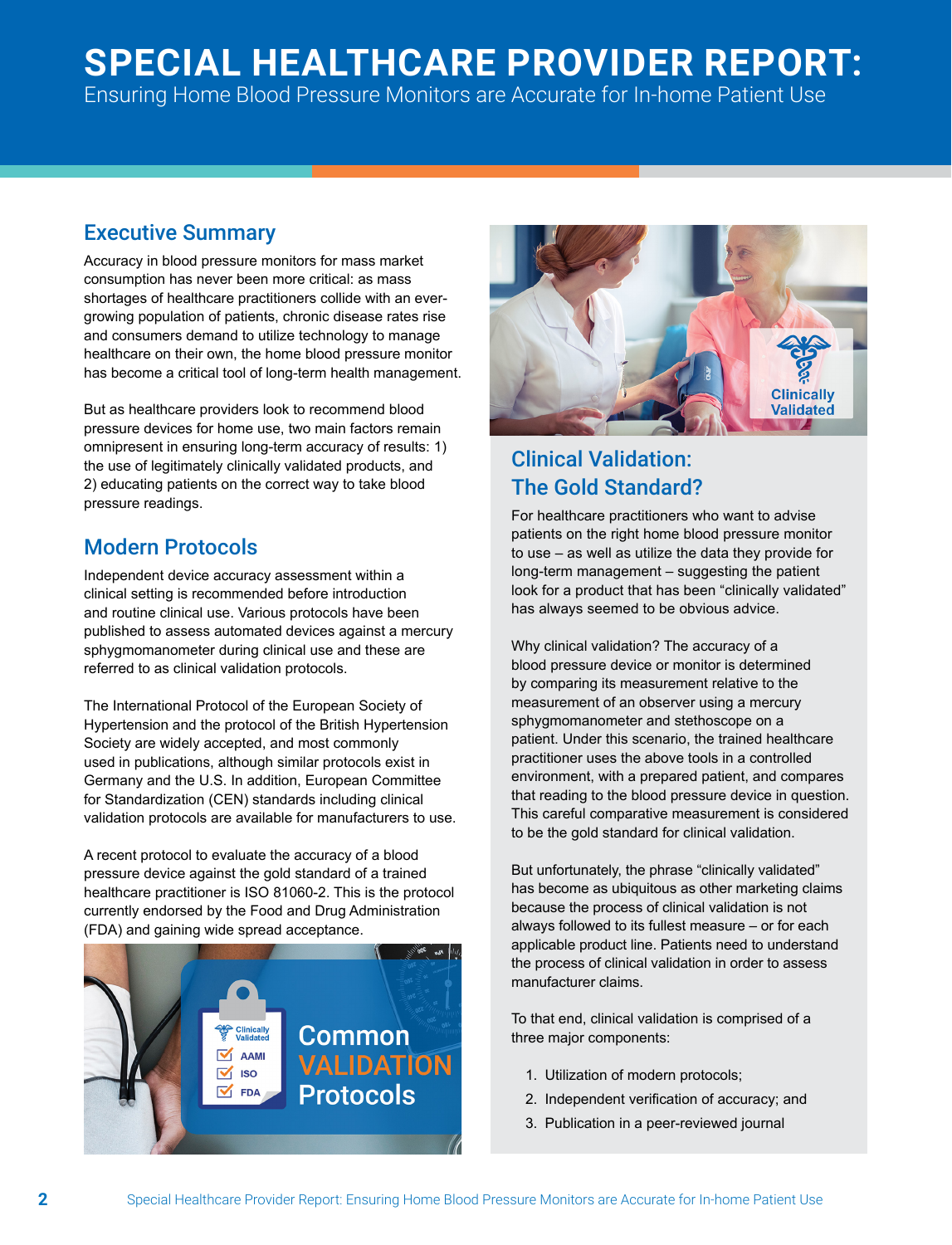# An Independent Validation of Accuracy

The market today for blood pressure monitors places a strong emphasis on independently validating the device accuracy and generating a study that is peer-reviewed for neutrality of conclusions.

The protocols process for validating accuracy hinges on a three-way correlation between the following, to prove the device under testing is operating as accurately as a highly-trained healthcare professional:

- 1. The device under testing; and
- 2. Two trained healthcare specialists conducting readings, who are blind to one another.

### Publication in a Peer-reviewed Journal

Following the independent validation, the full report of the validation study describing the process and results should be published in a peer-reviewed journal. This adds credibility to the validation study because the Journal would not include the report in its publication without the medical peers of the author(s) having found the techniques and quality of the outcome to be sound.

# Once Clinical Validation is in Place: Educating Patients is Key

In November of last year, the American Heart Association (AHA), the American College of Cardiology and nine other groups redefined high blood pressure: The new parameters now reflect hypertension to be a reading of 130 over 80, down from 140 over 90.



This change means that almost half – **46 percent** – of all U.S. adults are considered hypertensive.

According to the AHA, lowering the definition of high blood pressure will allow for earlier intervention to prevent further increases in blood pressure and complications related to hypertension. They are hoping healthcare providers and patients alike will consider home monitoring of blood pressure levels (in addition to those taken during clinical visits), in order to gain accurate readings across a broader spectrum of time and to mitigate errors in readings that might take place in a physician's office.

# Clinically Validated? Other Factors that Can Impact Blood Pressure **Monitor Accuracy**

#### Each Product Must Be Validated

Occasionally, companies will claim a certain level of accuracy in their products, which have met all the clinical validation standards, but will then modify the design of the product in such a way that the original validation is no longer representative of the product.

As such, each new product and its peripheral components (cuffs, etc.) need to pass the standard clinical validation process.

#### Assurance of Mass Production Accuracy

In order to make sure a clinically-validated product maintains its level of substantiated accuracy through the production process, the following should be in place:

- **Design Control:** the design, exactly as it is, is the one that needs to enter the production process.
- **Production Control:** From endto-end, the product resourcing, testing, manufacture, sampling and packaging, should be in control of the manufacturer. Without that level of precise control, manufacturers have no way of knowing if design or production has resulted in the tweaking of the design in a way that would negate accuracy results.
- **Consistency:** The above manufacturing process as defined above needs to be tested for accuracy as well, to ensure long-term consistency in the production process.